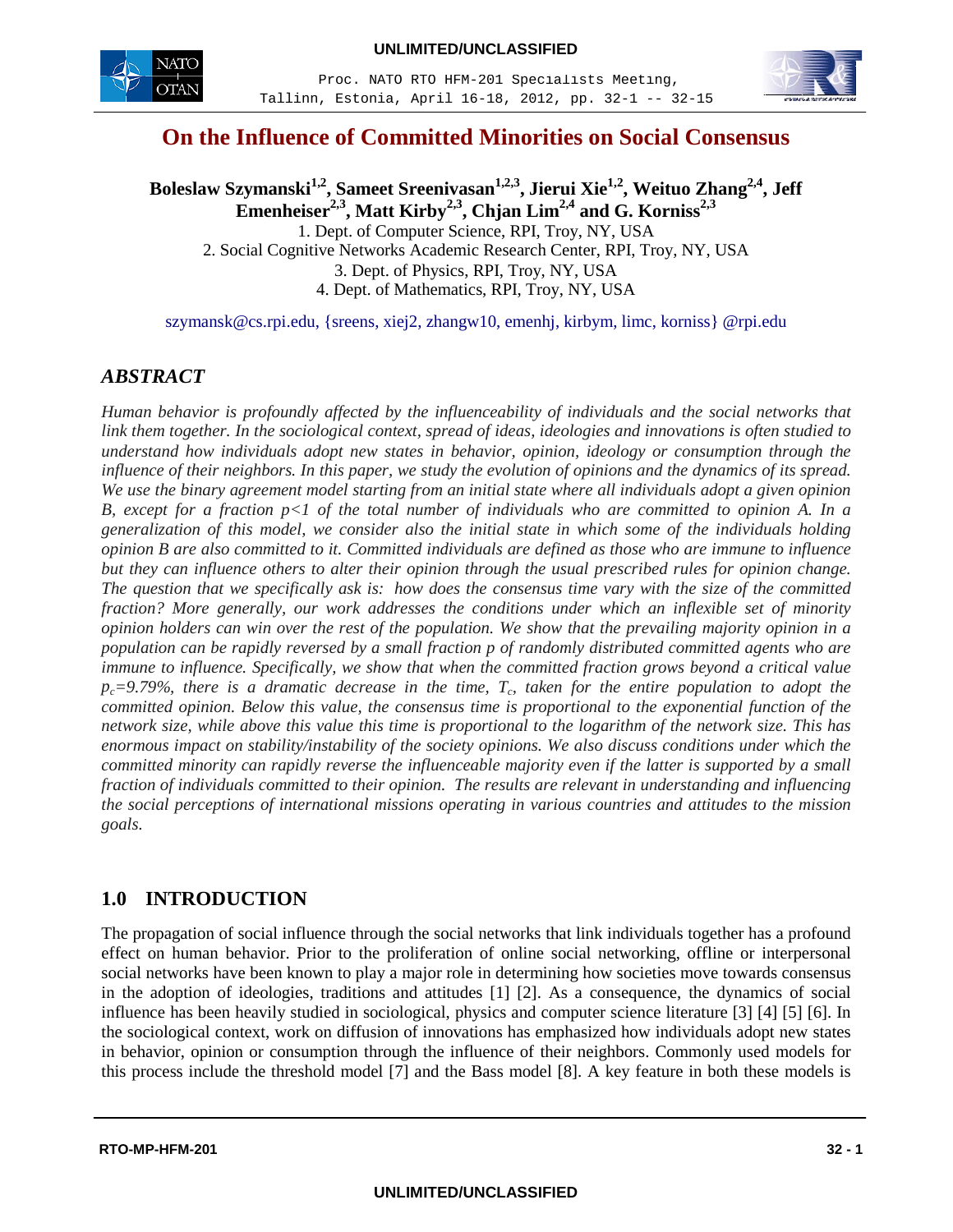

that once an individual adopts the new state, his state remains unchanged at all subsequent times. While appropriate for modeling the diffusion of innovation where investment in a new idea comes at a cost, these models are less suited to studying the dynamics of competing opinions where switching one's state has little overhead.

Here we address the latter case. From among the vast repertoire of models in statistical physics and mathematical sociology, we focus on one which is a 2-opinion variant [9] [10] of the Naming Game (NG) [11] [12] [13] [14] and that we refer to as the *binary agreement model*. The evolution of the system in this model takes place through the usual NG dynamics, wherein at each simulation time step, a randomly chosen speaker voices a random opinion from his list to a randomly chosen neighbor, designated the listener. If the listener has the spoken opinion in his list, both speaker and listener retain only that opinion; else the listener adds the spoken opinion to his list. The order of selecting speakers and listeners is known to influence the dynamics, and we stick to choosing the speaker first, followed by the listener.

It serves to point out that an important difference between the binary agreement model and the predominantly used opinion dynamics models [4] is that an agent is allowed to possess both opinions simultaneously in the former, and this significantly alters the time required to attain consensus starting from uniform initial conditions. Numerical studies in [10] have shown that for the binary agreement model on a complete graph, starting from an initial condition where each agent randomly adopts one of the two opinions with equal probability, the system reaches consensus in time  $T_c \sim \ln N$  (in contrast, for example, to  $T_c \sim N$  for the voter model [4]). Here *N* is the number of nodes in the network, and unit time consists of *N* speakerlistener interactions. The binary agreement model is well suited to understanding how opinions, perceptions or behaviors of individuals are altered through social interactions specifically in situations where the cost associated with changing one's opinion is low [15], or where changes in state are not deliberate or calculated, but unconscious [16]. Furthermore, by its very definition, the binary agreement model may be applicable to situations where agents while trying to influence others, simultaneously have a desire to reach global consensus [17].

Another merit of the binary agreement dynamics in modeling social opinion change seems worth mentioning. Two state epidemic-like models of social "contagion" (examples in [18]) suffer from the drawback that the rules governing the conversion of a node from a given state to the other are not symmetric for the two states. In contrast, in the binary agreement model, both singular opinion states are treated symmetrically in their susceptibility to change.

Here we study the evolution of opinions in the binary agreement model in a scenario where fractions of the network can be *committed* [19] [20] to one of the two opinions. Committed nodes are defined as those that can influence other nodes to alter their state through the usual prescribed rules, but which themselves are stubbornly devoted to one opinion and thus, immune to influence.

The effect of having un-influencable agents has been considered to some extent in prior studies. Biswas et al. [21] considered for two-state opinion dynamics models in one dimension, the case where some individuals are "rigid" in both segments of the population, and studied the time evolution of the magnetization and the fraction of domain walls in the system. Mobilia et al. [22] considered the case of the voter model with some fraction of spins representing "zealots" who never change their state, and studied the magnetization distribution of the system on the complete graph, and in one and two dimensions. Our study differs from these not only in the particular model of opinion dynamics considered, but also in its explicit consideration of different network topologies and of finite sized networks, specifically in its derivation of how consensus times scale with network size for the case of the complete graph. Furthermore, the above mentioned studies do not explicitly consider the initial state that we care about - one where the entire minority set is un-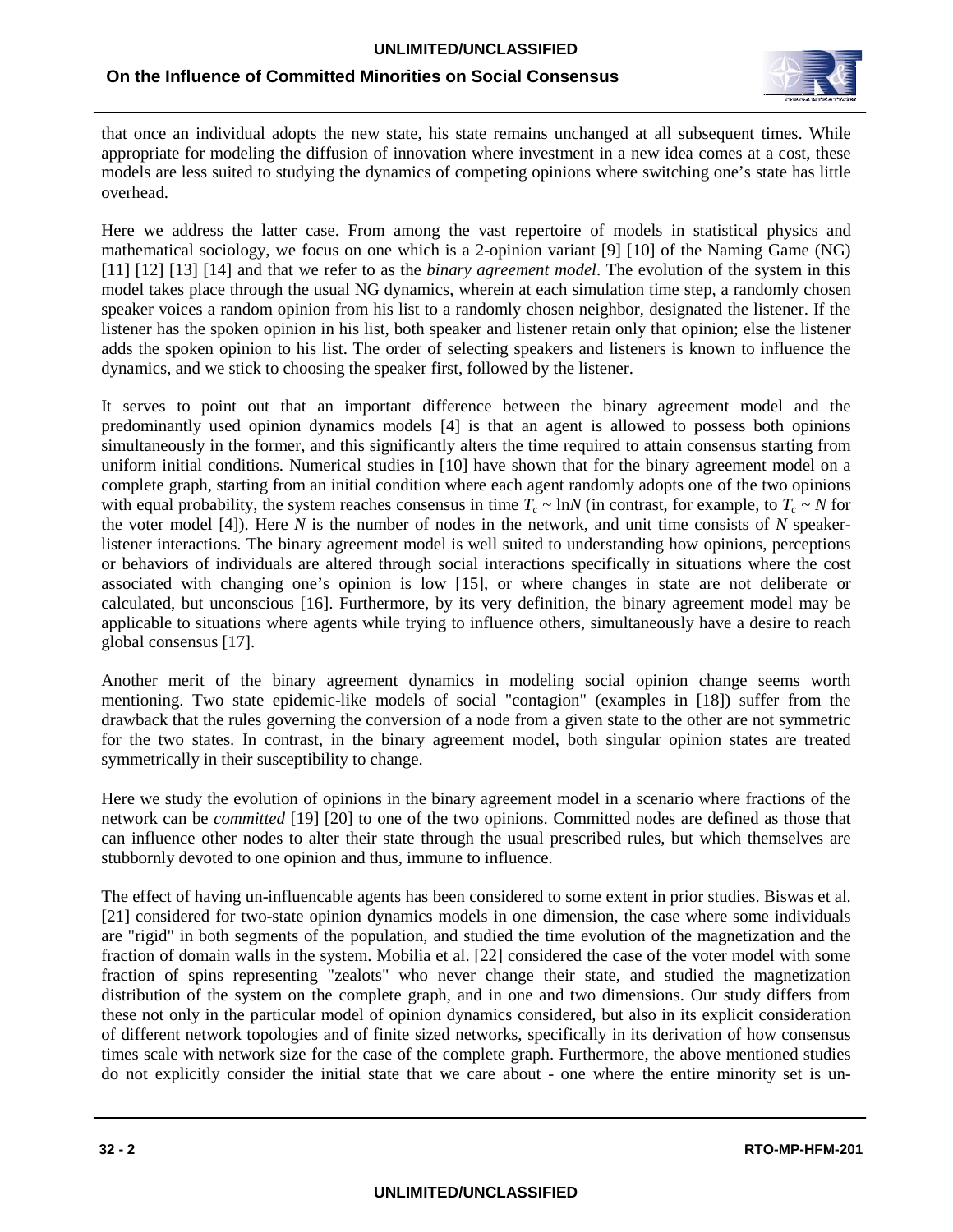

influencable. A notable exception to the latter is the study by Galam and Jacobs [19] in which the authors considered the case of "inflexibles" in a two state model of opinion dynamics with opinion updates obeying a majority rule. While that study provides several useful insights and is certainly the seminal quantitative attempt at understanding the effect of committed minorities, its analysis is restricted to the mean-field case, and has no explicit consideration of consensus times for finite systems.

Specifically, we study two different situations that involve the effect of committed agents on the eventual steady state opinion in the network. In Sec. 2 we study the situation where there exists only one kind of committed set, i.e. all committed nodes are devoted to the same opinion. The question that we specifically address in this section is: how does the consensus time vary with the size of the committed fraction *p*? More generally, our work addresses the conditions under which an inflexible set of minority opinion holders can win over the rest of the population. In Sec. 3 we extend our study to the case where competing committed groups are present in the population. Here the relevant question is similar to that in Sec. 2 but more formally posed as follows. Suppose the majority of individuals on a social network subscribe to a particular opinion on a given issue, and additionally some fraction of this majority consists of unshakeable in their commitment to the opinion. Then, what should be the minimal fractional size of a competing committed group in order to effect a fast reversal in the majority opinion?

## **2.0 EFFECT OF A SINGLE GROUP OF COMMITTED AGENTS IN COMPLETE GRAPHS**

We start by considering the case where a single group of committed agents is present in the population, and the connectivity of nodes within the population is defined by a complete graph. Additionally we are interested here in the situation where initially all uncommitted nodes adopt opinion B while the committed nodes are always committed to opinion A.

## **2.1 Infinite Network Size Limit**

We start along similar lines as [19] by considering the case where the social network connecting agents is a complete graph with the size of the network *N*→∞. We designate the densities of uncommitted nodes in states A, B as  $n_A$ ,  $n_B$  respectively. Consequently, the density of nodes in the mixed state AB is  $n_{AB}=1-p-n_A-n_B$ , where  $p$  is the fraction of the total number of nodes that are committed. Neglecting correlations between nodes, and fluctuations, one can write the following rate equations for the evolution of densities:

$$
dn_A/dt = -n_A n_B + n_{AB}^2 + n_{AB}n_A + 1.5 p n_{AB}
$$
  
(1)  

$$
dn_B/dt = -n_A n_B + n_{AB}^2 + n_{AB}n_B - p n_B
$$

The terms in these equations are obtained by considering all interactions which increase (decrease) the density of agents in a particular state and computing the probability of that interaction occurring. Table 1 lists all possible interactions. As an example, the probability of the interaction listed in row eight is equal to the probability that a node in state AB is chosen as speaker and a node in state B is chosen as listener 
$$
(n_{AB}n_A)
$$
 times the probability that the speaker vocies opinion  $A(1/2)$ .

The fixed-point and stability analyses [23] of these *mean-field* equations show that for any value of *p*, the consensus state in the committed opinion  $(n_A=1-p, n_B=0)$  is a stable fixed point of the mean-field dynamics.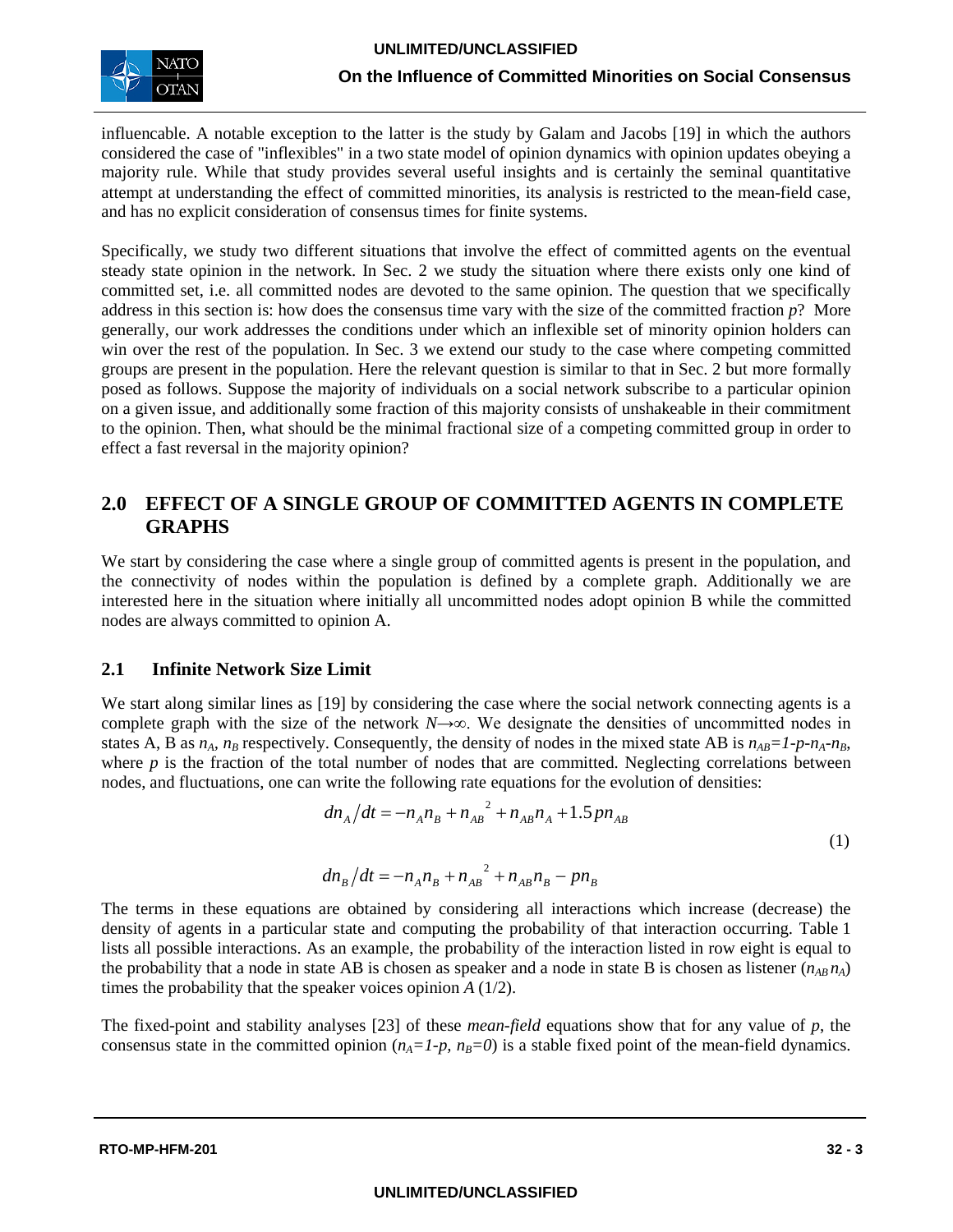

However, below  $p=p_c = \frac{5}{2} - \frac{3}{2} \left( \sqrt[3]{5 + \sqrt{24}} - 1 \right)$  $\frac{2}{2} \left( \sqrt[3]{5-\sqrt{24}}-1 \right)$ 2 ≈0.09789 , two additional fixed points

appear: one of these is an unstable fixed point (saddle point), whereas the second is stable and represents an *active* steady state where  $n_A$ ,  $n_B$  and  $n_{AB}$  are all non-zero (except in the trivial case where  $p=0$ ). Fig. 1 shows (asterisks) the steady state density of nodes in state *B* obtained by numerically integrating the mean-field equations at different values of the committed fraction *p* and with initial condition  $n_A=0$ ,  $n_B=1-p$ . As *p* is increased, the stable density of *B* nodes  $n_B$  abruptly jumps from ≈0.6504 to zero at the critical committed fraction *pc*. A similar abrupt jump also occurs for the stable density of *A* nodes from a value very close to zero below  $p_c$ , to a value of 1, indicating consensus in the *A* state (not shown). In the study of phase transitions, an "order parameter" is a suitable quantity changing (either continuously or discontinuously) from zero to a non-zero value at the critical point. Following this convention, we use  $n<sub>B</sub>$  - the density of uncommitted nodes in state  $B$  - as the order parameter appropriate for our case, characterizing the transition from an active steady state to the absorbing consensus state.

| <b>Table 1: Interactions in Naming Game</b>            |           |  |
|--------------------------------------------------------|-----------|--|
| Before interaction   After interaction                 |           |  |
| $A \stackrel{A}{\rightarrow} A$                        | A - A     |  |
| $A \stackrel{A}{\rightarrow} B$                        | A - AB    |  |
| $\overline{A} \stackrel{A}{\rightarrow} \overline{AB}$ | $A - A$   |  |
| $B \stackrel{B}{\rightarrow} A$                        | B - AB    |  |
| $B \stackrel{B}{\rightarrow} B$                        | B - B     |  |
| $B \stackrel{B}{\rightarrow} AB$                       | B - B     |  |
| $\overline{AB} \stackrel{A}{\rightarrow} A$            | $A - A$   |  |
| $AB \stackrel{A}{\rightarrow} B$                       | $AB - AB$ |  |
| $AB \stackrel{A}{\rightarrow} AB$                      | A - A     |  |
| $AB \stackrel{B}{\rightarrow} A$                       | $AB - AB$ |  |
| $AB \stackrel{B}{\rightarrow} B$                       | B - B     |  |
| $AB \stackrel{B}{\rightarrow} AB$                      | B - B     |  |



**Figure 1. Steady-state density of nodes in state B as a function of the committed fraction** *p***. Comparison between mean-field and simulation results.**

## **2.2 Simulation Results for Finite Complete Graphs**

In practice, for a complete graph of any finite size, consensus is always reached. However, we can still probe how the system evolves, conditioned on the system not having reached consensus. Fig. 1 shows the results of simulating the binary agreement model on a complete graph for different system sizes (solid lines). For  $p < p_c$ , in each realization of agreement dynamics, neglecting the initial transient, the density of nodes in state  $B$ ,  $n_B$ , fluctuates around a non-zero steady state value, until a large fluctuation causes the system to escape from this active steady state to the consensus state. Fig. 1 shows these steady state values of  $n<sub>B</sub>$  conditioned on survival, for several values of *p*. As expected, agreement of simulation results with the mean-field curve improves with increasing system size, since Eq. 1 represents the true evolution of the system in the asymptotic large network-size limit. Accordingly the critical value of the committed fraction obtained from the mean-field equations is designated as  $p_c(\infty)$ , although, for brevity, we refer to it simply as  $p_c$  throughout this paper.

The existence of the transition as *p* is varied and when the initial condition for densities is  $(n_A=0, n_B=1-p)$ can be further understood by observing the motion of the fixed points in phase space. As *p* is varied from 0 to *pc*, the active steady state moves downward and right while the saddle point moves upwards and left. At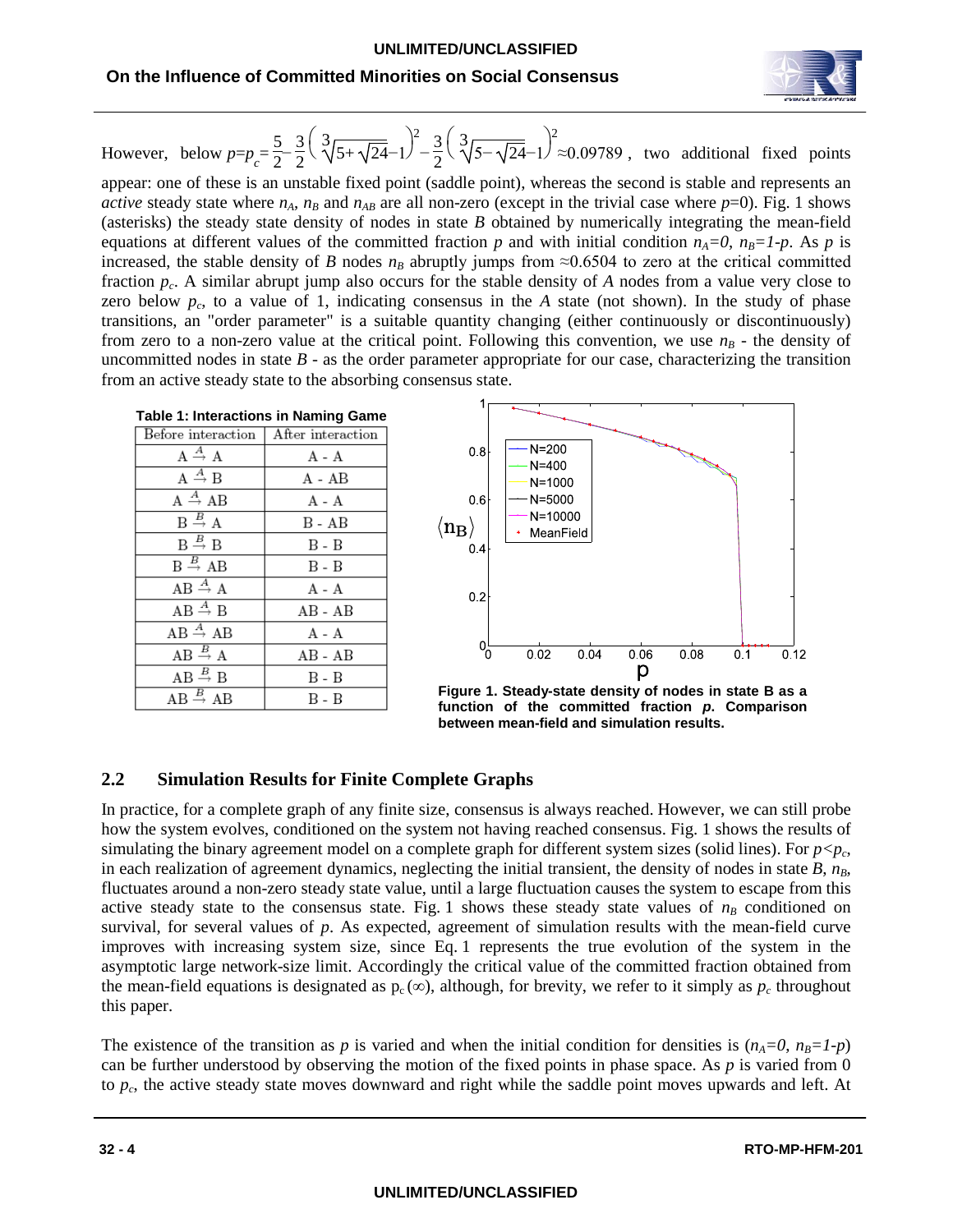

the critical value  $p_c$  the two meet and the only remaining stable fixed point is the consensus fixed point. A similar observation was made in the model studied in [19]. The fact that as the stable fixed point and the saddle point approach each other, the value of  $n<sub>B</sub>$  converges to 0.65 rather than smoothly approaching zero. Thus the transition is first-order in nature. Fig. 2 shows representative trajectories obtained by integrating the mean-field equations for the cases where  $p=0.05 \, (\langle p_c \rangle)$  and  $p=0.1(\rangle p_c)$ .



**Figure 2. Phase plane picture of the dynamics. (a) The situation when** *p < pc* **. Two stable states exists, one of which is the all A consensus state and the other is a mixed state with non-zero densities of all three classes**  of opinion holders. These stable states are separated by an unstable state or saddle point (b) Above  $p_c$ , the **mixed stable state and the saddle point vanish, leaving the consensus state as the only stable state remaining.**

We know from the mean field equations that in the asymptotic limit, and below a critical fraction of committed agents, there exists a stable fixed point. For finite stochastic systems, escape from this fixed point is always possible, and therefore it is termed *metastable*. Even though consensus is always reached for finite *N*, limits on computation time prohibit the investigation of the consensus time,  $T_c$ , for values of *p* below or very close to *pc*. This can be overcome analytically using a quasi-stationary approximation [24]. This approximation assumes that after a short transient, the occupation probability (of different states in the configuration space of the system), conditioned on survival of allowed states excluding the consensus state, is stationary. For brevity we skip the details here which are given in [23]. Following the above method, we obtain the QS distribution, and consequently the mean consensus times  $T_c$ , for different values of committed fraction *p* and system size *N*. Fig. 3 (a) shows how the consensus time grows as *p* is decreased beyond the asymptotic critical point  $p_c$  for finite *N*. For  $p < p_c$ , the growth of  $T_c$  is exponential in *N* (Fig. 3 (b)), consistent with what is known regarding escape times from metastable states. For  $p > p_c$ , the QS approximation does not reliably provide information on mean consensus times, since consensus times themselves are small and comparable to transient times required to establish a QS state. However, simulation results show that above  $p_c$  the scaling of mean consensus time with *N* is logarithmic (Fig. 3 (c)). The precise dependence of consensus times on *p* can also be obtained for  $p < p_c$  by considering the rate of exponential growth of  $T_c$  with *N*. In other words, assuming  $T_c \sim \exp(\alpha(p)N)$ , we can obtain  $\alpha(p)$  as a function of *p*. Thus we find that below *pc*:

$$
T_c(p < p_c) \sim \exp((p_c - p)^{\nu} N) \tag{2}
$$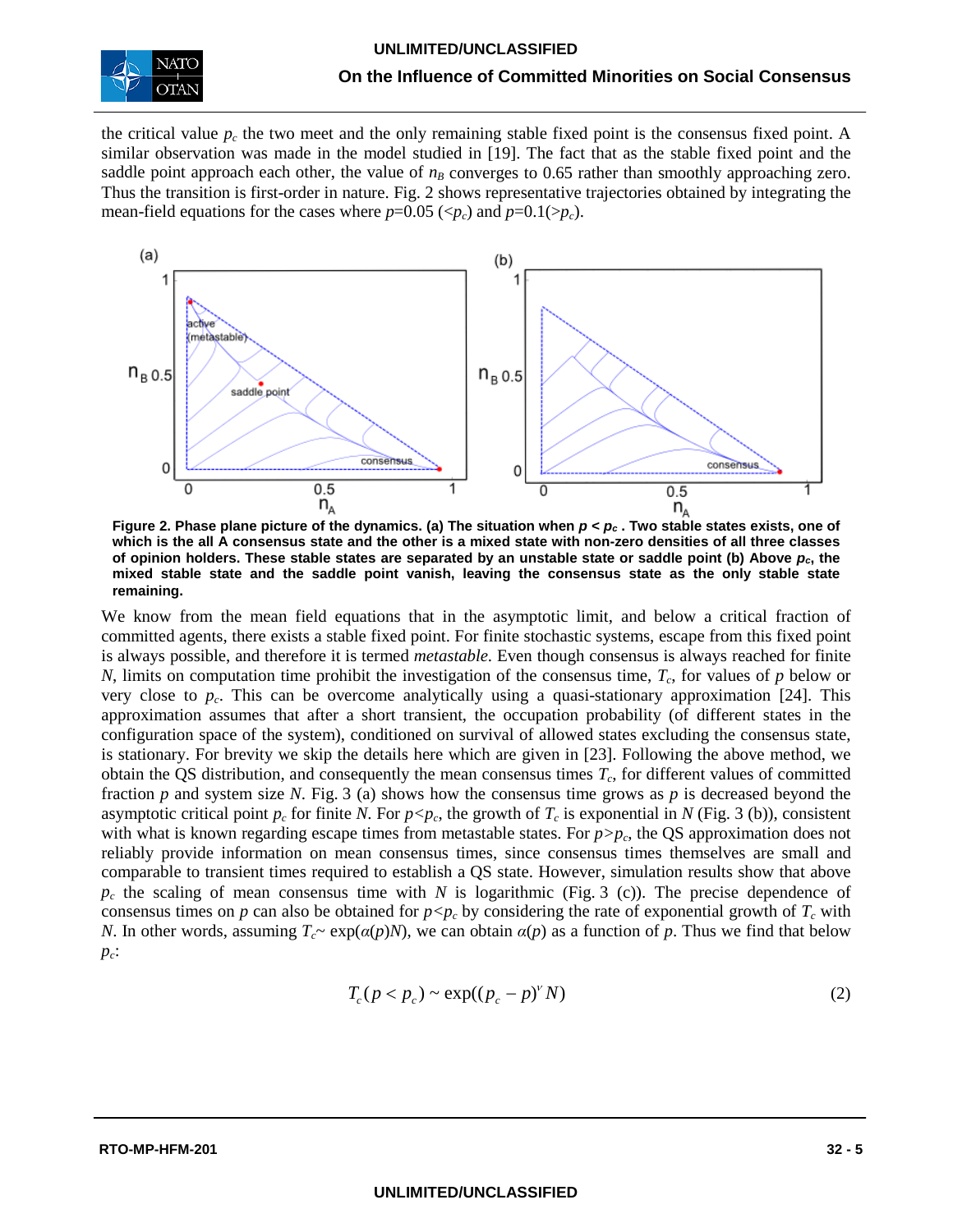



**Figure 3. Consensus time as a function of committed fraction size p. (a) Shows the dramatic increase of consensus times below** *pc = 0.0989* **for different network sizes. Consensus times here are obtained using the quasistationary**  approximation. (b) The exponential scaling of consensus times with network size for two values of  $p < p_c$ . (c) Simulation results showing the logarithmic scaling of consensus times with network size for  $p > p_c$ .

#### **2.3 Recursive Approach for Obtaining Consensus Time Distributions**

Suppose the numbers of uncommitted nodes in states A, B and AB are denoted by  $N_A$ ,  $N_B$  and  $N_{AB}$ respectively, the number of committed nodes is denoted by  $N_p = pN$ . We establish a random walk model over the space containing all possible macrostates  $(N_A, N_B)$ . The transition matrix of this random walk is  $Q$ , each element of which,  $Q(N_A, N_B)' / N_A, N_B$ , is the probability for the system jumping from the current macrostate  $(N_A, N_B)$  to the macrostate  $(N_A, N_B')$  in one time step. All the elements in  $Q$  are zero except for the following cases:

| Old State    | New State        | Events                 | Probability                      |
|--------------|------------------|------------------------|----------------------------------|
|              | $(N_A - 1, N_B)$ | $A \rightarrow AB$     | $N_A(N_B+N_{AB}/2)/[N(N-1)]$     |
|              | $(N_A+1, N_B)$   | $AB \rightarrow A$     | $N_{AB}(N_A+N_p)$ *2/3/[N(N-1)]  |
|              | $(N_A, N_B-1)$   | $B \rightarrow AB$     | $N_B(N_A+N_p+N_{AB}/2)/[N(N-1)]$ |
| $(N_A, N_B)$ | $(N_A, N_B+1)$   | $AB \rightarrow B$     | $N_B N_{AB}$ *3/2/[N(N-1)]       |
|              | $(N_A+2, N_B)$   | $AB-AB\rightarrow A-A$ | $N_{AB}(N_{AB}-1)/2/[N(N-1)]$    |
|              | $(N_A, N_B + 2)$ | $AB-AB\rightarrow B-B$ | $N_{AB}(N_{AB}-1)/2 \{N(N-I)\}$  |
|              | $(N_A, N_B)$     | no change              | 1-sum of the probabilities above |

**Table 2: Non-zero elements in the transition matrix Q**

The analysis here refers to Table 2, and the detailed calculations are in [25]. Let  $P(N_A, N_B, T)$  be the probability for the dynamics starting from the state  $(N_A, N_B)$  to achieve consensus at time *T*. Then we have the following recursive relationship through the first step analysis:

$$
P(N_A, N_B, T+1) = Q(N_A+1, N_B / N_A, N_B) P(N_A+1, N_B, T) + Q(N_A-1, N_B / N_A, n_B) P(N_A-1, N_B, T)
$$
  
+  $Q(N_A, N_B+1 / N_A, N_B) P(N_A, N_B+1, T) + Q(N_A, N_B-1 / N_A, N_B) P(N_A, N_B-1, T)$   
+  $Q(N_A+2, N_B / N_A, N_B) P(N_A+2, N_B, T) + Q(N_A, N_B+2 / N_A, N_B) P(N_A, N_B+2, T)$   
+  $Q(N_A, N_B / N_A, N_B) P(N_A, N_B, T)$ 

where  $Q(\cdot | \cdot)$ 's are elements of the transition matrix *Q*. Representing probabilities corresponding to a given time *T* and the different possible  $(N_A, N_B)$  states into a vector  $P(T)$  we get :

$$
P(T+1) = Q * P(T) \tag{3}
$$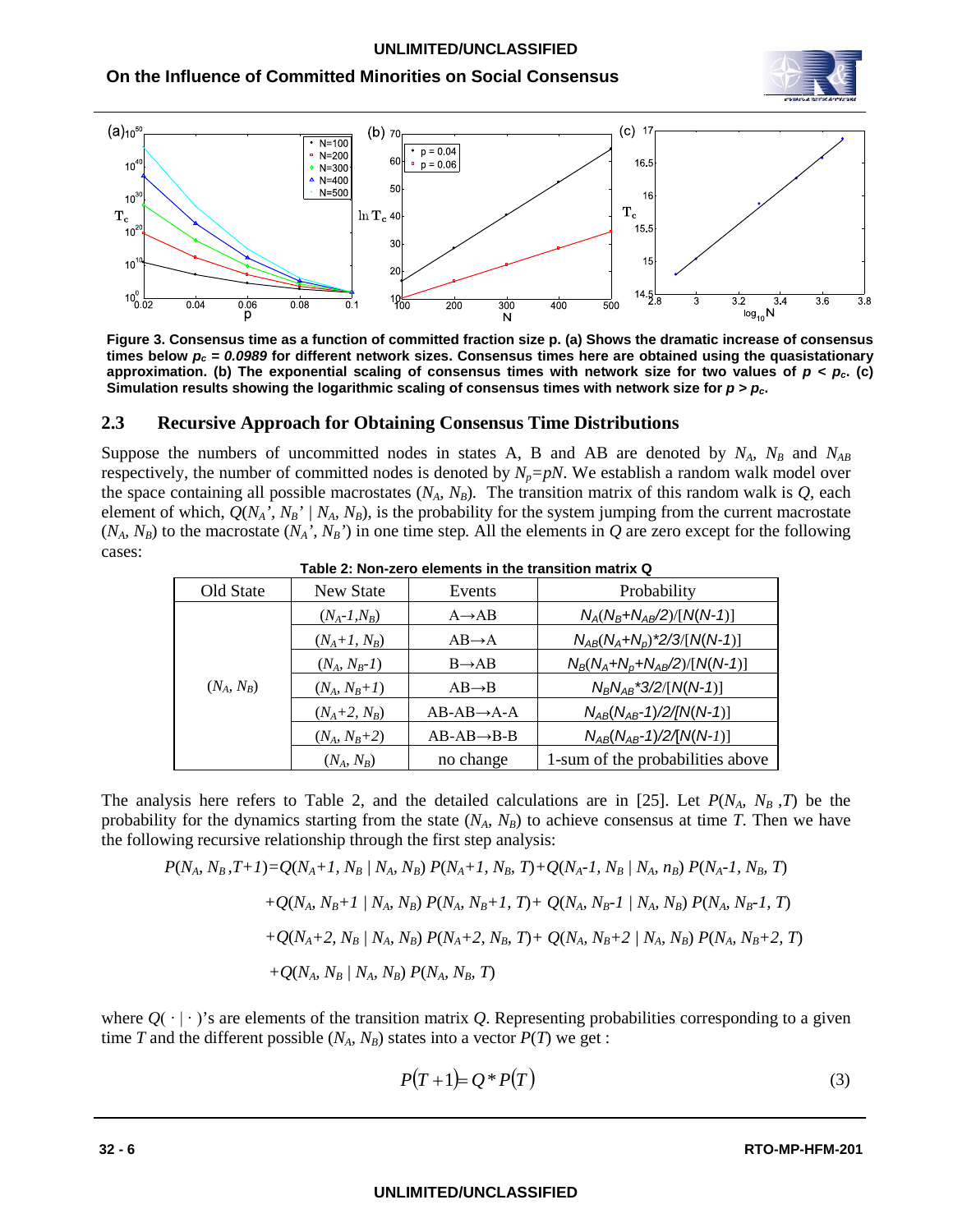

with initial conditions:  $P(N-N_p,0,0)=1$ . The sequence of vectors corresponding to different *T* generated by Eq.3 can be thought of as a vector-valued function of *T*. Along a given coordinate direction, this sequence is a real-valued function of *T* which represents the consensus time distribution starting from the macrostate  $(N_A, N_B)$  corresponding to this coordinate direction:  $Prob(N_A, N_B, T_c = T) = P(N_A, N_B, T)$ . Note that we calculate the consensus time distributions starting from all  $(N_A, N_B)$  at the same time. Figure 4 shows the consensus time distribution starting from macrostate  $(0, N-N_n)$  obtained using Eq. 3 compared with simulation results.



**Figure 4. Compare the consensus time distributions from the analysis via the recursive approach (red) with those from statistics of numerical simulations (blue) .** *p***(***Tc***) stands for the probability of achieving**  consensus at  $T_c$ . The left plot is for  $p=0.06 < p_c$ , the right plot is for  $p=0.1>p_c$ .

A direct consequence of Eq. 3 is that, *P*(*T*) has an eigenvector representation:

$$
P(T) = \sum_k C_k \exp(\log(\lambda_k) T) \ (k=1,\ldots,M)
$$

where *k* is the index of summation, *M* is the total number of macrostates,  $C_k$ '*s* are constants,  $\lambda_k$ 's are the eigenvalues of Q in decreasing order. As  $\lambda_k < 1$ , the first term  $C_1$  exp(log(  $\lambda_1$ )T) dominates when T is big enough. Therefore the consensus time distribution  $Prob(N_A, N_B, T_c = T)$  always has an exponentially decaying tail with a decay constant  $-\log(\lambda_1)$ , where  $\lambda_1$  is the largest eigenvalue of *Q*.

Using Eq. 3, we check the asymptotic behavior of the consensus time distribution as the network size grows. Figure 5 shows the normalized consensus time distribution for different *p* and *N*. When  $p < p_c$ , the consensus time distribution tends to exponential distribution. When  $p > p_c$ , the central region of the consensus-time distribution tends to a Gaussian distribution, but always exhibits an exponentially decaying tail according to the expression shown in the previous paragraph. We also observe the concentration of the consensus time distribution for  $p > p_c$  as *N* grows which validates the mean field assumption in calculating the consensus time. Rigorous analysis of the concentration is in [26].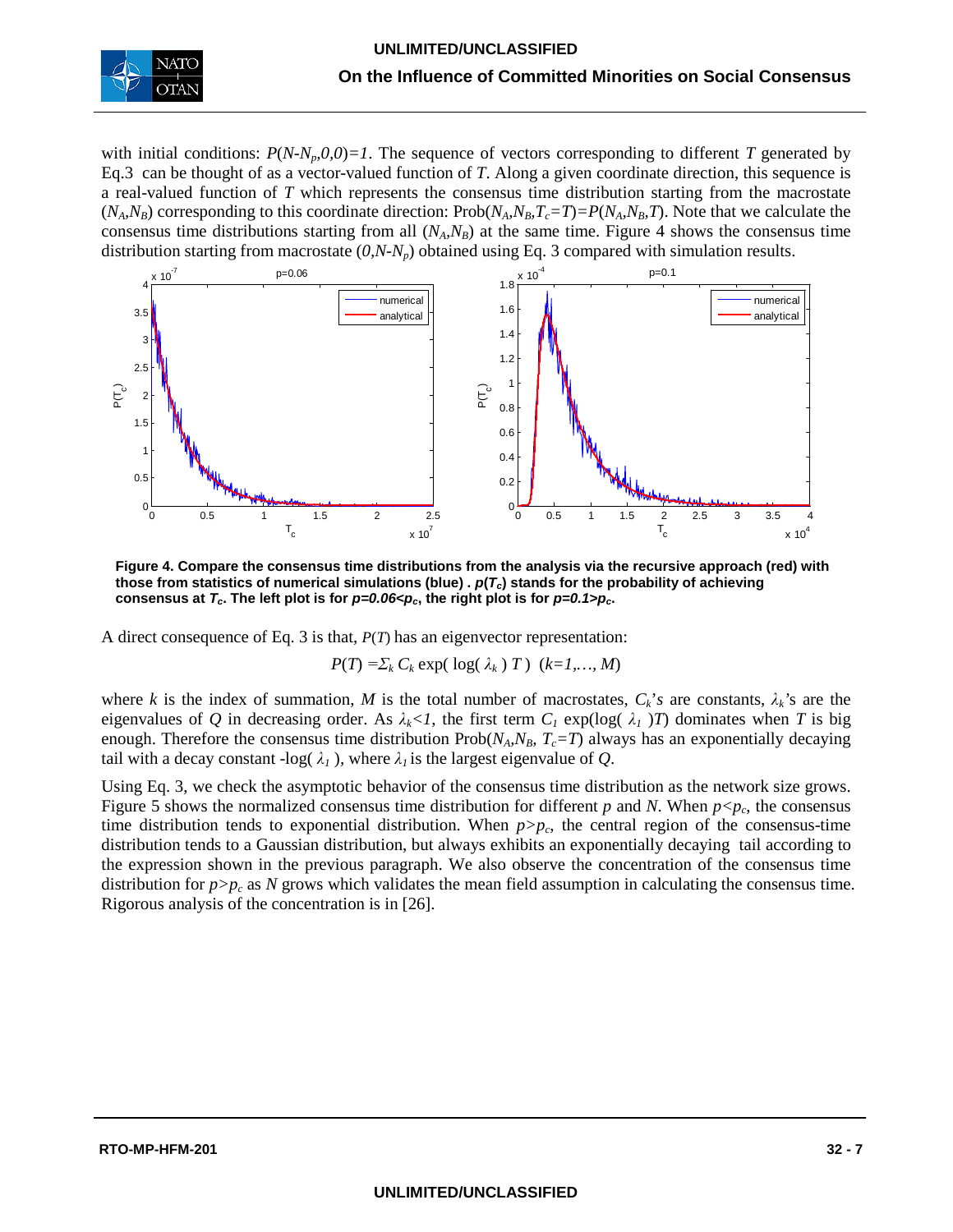#### **UNLIMITED/UNCLASSIFIED**

## **On the Influence of Committed Minorities on Social Consensus**





**Figure 5. Asymptotic behavior of consensus time distribution as network size grows. When**  $p=0.08 < p<sub>c</sub>$ **, the consensus time distribution tends to exponential distribution. When** *p=0.12>pc***, the consensus time distribution tends to Gaussian distribution. The** *E* **and std denote the mean and the standard deviation repectively.**

## **3.0 EFFECT OF TWO COMPETING GROUPS OF COMMITTED AGENTS IN COMPLETE GRAPHS**

As earlier we begin with the case of the mean-field or infinite network size limit.

#### **3.1 Infinite Network Size Limit**

We designate the densities of uncommitted agents in the states *A*, *B* and *AB* by  $n_A$ ,  $n_B$ , and  $n_{AB}$ . We also designate the fraction of nodes committed to state A, B by  $p_A$ ,  $p_B$  respectively. These quantities naturally obey the condition:  $n_A+n_B+n_{AB}+p_A+p_B=1$ . In the asymptotic limit of network size, and neglecting fluctuations and correlations, the system can be described by the following mean-field equations [27], for given values of the parameters  $p_A$  and  $p_B$ :

$$
dn_A/dt = -n_A n_B + n_{AB}^2 + n_{AB} n_A + 1.5 p n_{AB} - p_B n_A
$$
  

$$
dn_B/dt = -n_A n_B + n_{AB}^2 + n_{AB} n_B + 1.5 p n_{AB} - p_A n_B
$$
 (4)

The evolution of  $n_{AB}$  follows from the constraint on densities defined above.

We now characterize the behavior of the system governed by Eqs. (4) for  $p_A$ ,  $p_B>0$ , we systematically explore the parameter space  $(p_A, p_B)$  by dividing it into a grid with a resolution of 0.000125 along each dimension. We then numerically integrate Eqs. (4) for each  $(p_A, p_B)$  pair on this grid, assuming two distinct initial conditions,  $n_A = 1 - p_A - p_B$ ,  $n_B = n_{AB} = 0$  and  $n_B = 1 - p_A - p_B$ ,  $n_A = n_{AB} = 0$ , representing diagonally opposite extremes in phase space. The results of this procedure reveal the picture shown in Fig. 6 in different regions of parameter space. As is obvious, with non-zero values for both  $p_A$ ,  $p_B$ , consensus on a single opinion can never be reached, and therefore all fixed points (steady-states) are non-absorbing. With  $(p_A, p_B)$  values within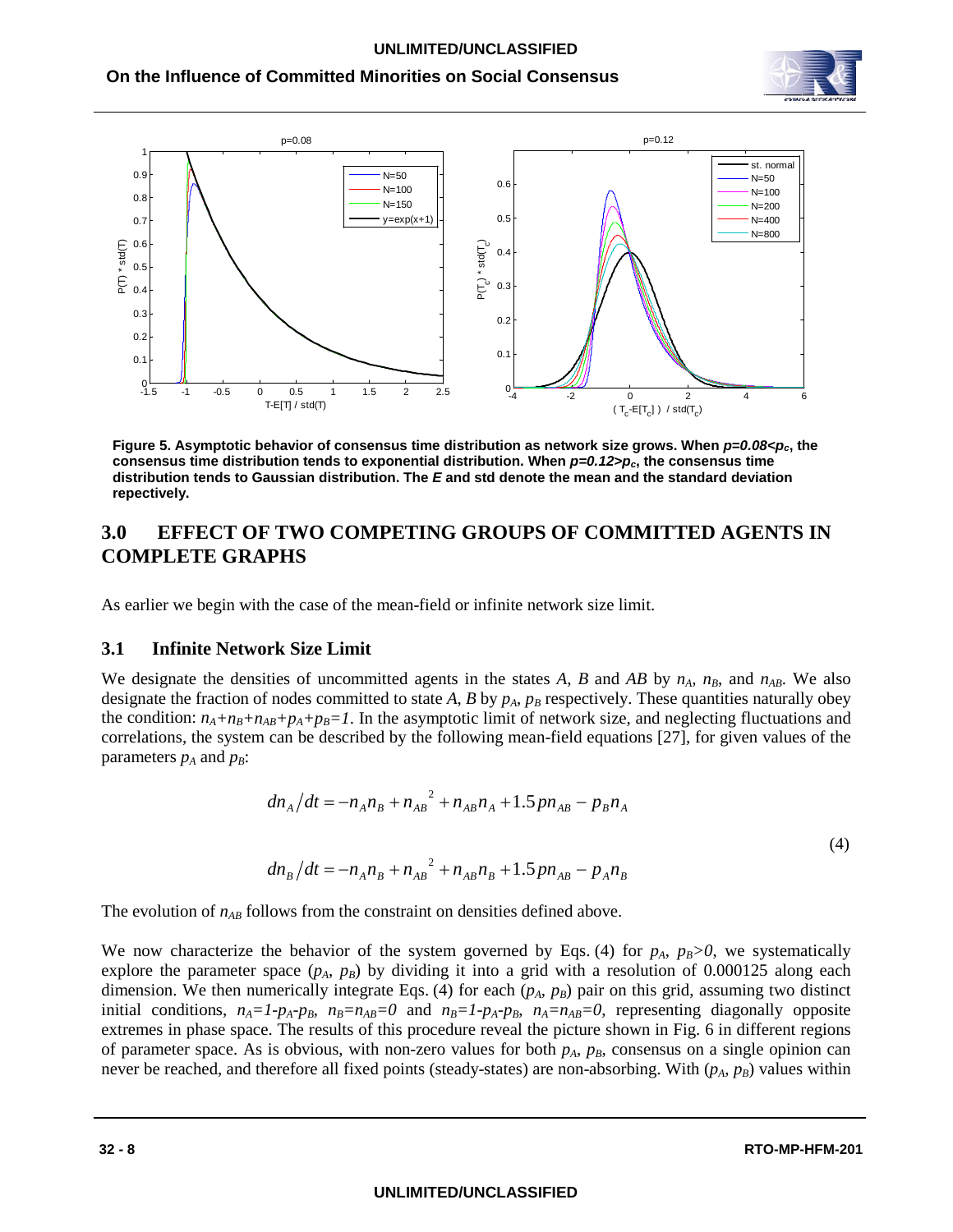

the region denoted as I which we refer to as the "beak" (borrowing terminology used in [28]) the phase space contains two stable fixed points, separated by a saddle point, while outside the beak, in region II, only a single stable fixed point exists in phase space. In region I, one fixed point corresponds to a state where opinion *A* is the majority opinion (*A*-dominant) while the other fixed point corresponds to a state where opinion *B* constitutes the majority opinion (*B*-dominant). Figure 6 also shows representative trajectories and fixed points in phase space, in different regions of parameter space.



**Figure 6. Representative trajectories (smaller plots) in different regions of parameter space (central plot). In Region I, the phase-plane has two co-existing stable steady-states separated by a saddle point. In Region II, only a single stable steady-state exists. The two regions are separated by bifurcation lines (blue) which meet tangentially at a cusp point (red).**

In order to study the nature of the transitions that occur when we cross the boundaries of the beak, we parameterize the system by denoting  $p_B = cp_A$  where *c* is a real number. Then, we systematically analyze the transitions occurring in two cases: (i)  $c=1$  and (ii)  $c\neq 1$ . It can be shown that along the diagonal line  $c=1$  the system undergoes a cusp bifurcation at  $p_A=p_B=0.1623$ . Henceforth, we denote the value of  $p_A$  and  $p_B$  at the cusp as *pc*. As is well known, at the cusp bifurcation two branches of a saddle-node (or fold) bifurcation meet tangentially [29]. These two bifurcation curves form the boundary of the beak shown in Fig. 6. The cusp bifurcation point is analogous to a second-order (or continuous) critical point seen in equilibrium systems, while bifurcation curves are analogous to spinodal transition lines.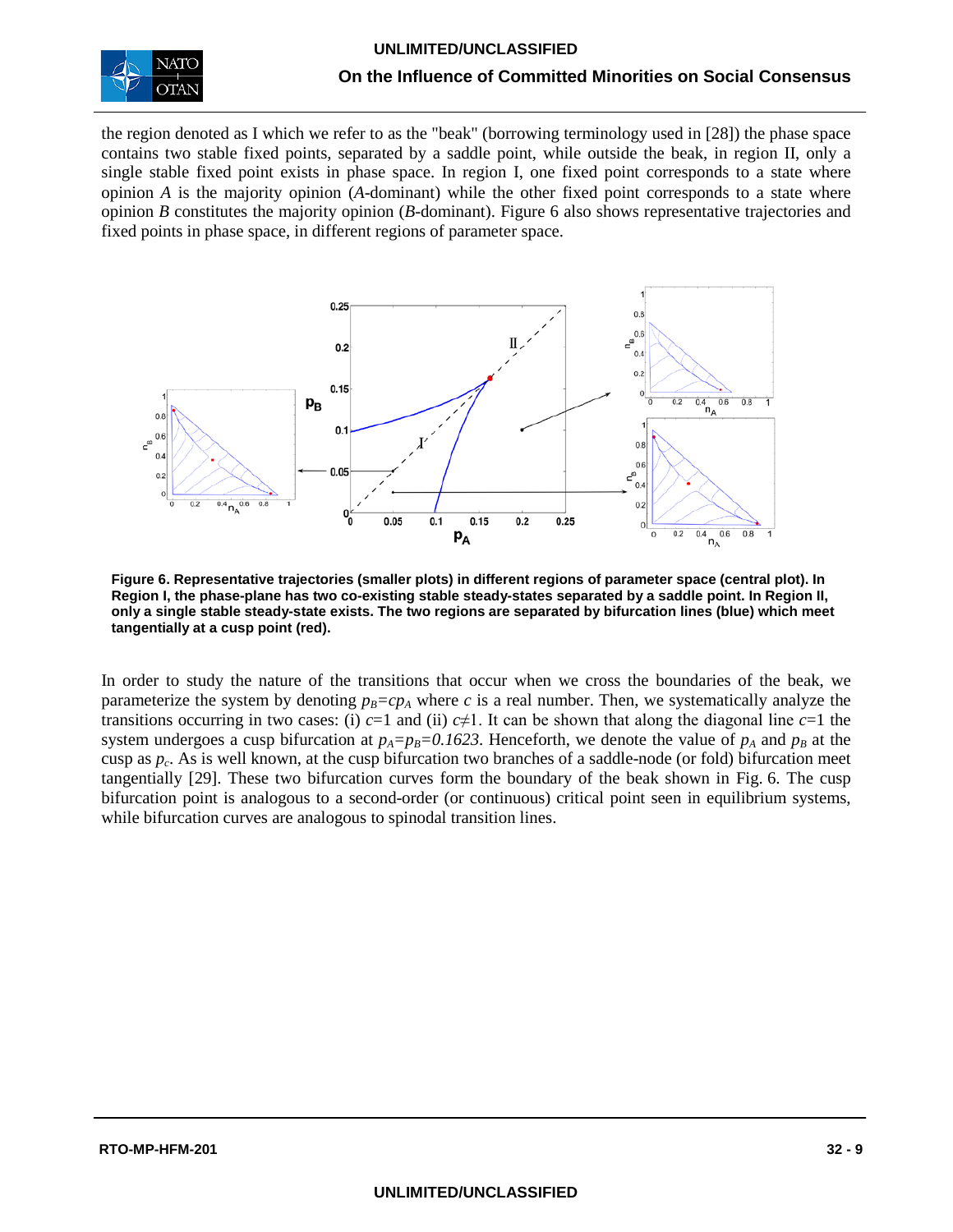**On the Influence of Committed Minorities on Social Consensus** 





**Figure 7. Behavior of order parameters as a function of linear trajectories. (a) ,(b). Magnetization as a**  function of fraction  $p_A$  of committed nodes in state A for a linear trajectories with slope  $c = 1$  (diagonal) and  $c = 0.5$  (off-diagonal) respectively. (c), (d). Scaled variance of the magnetization as a function of  $p_A$ **along trajectories with** *c = 1* **and** *c = 0.5* **respectively.**

### **3.2 Simulation Results for Finite Complete Graphs**

Next, we show results for the stochastic evolution of opinions on finite-sized complete graphs through simulations [27]. Here, we systematically vary *c* from 1 to 0 to obtain the right bifurcation curve, and therefore by virtue of the *A*-*B* symmetry in the system, also obtain the left bifurcation curve. In particular for a given value of *c* we obtain the transition point by varying  $p_A$  (with  $p_B = cp_A$ ) and measuring the quantity:

$$
m = (n_B - n_A)/(1 - p_A - p_B)
$$
 (5)

which we utilize as an order parameter. The above order parameter is analogous to the "magnetization" in a spin system as it captures the degree of dominance of opinion *B* over opinion *A* and is conventionally used to characterize the nature of phase transitions exhibited by such a system. The behavior of this order parameter for trajectories crossing the cusp point and the bifurcation curves are shown in Fig. 7 (a), (b), respectively.

The behavior of the transitions in magnetization demonstrate quantitatively that the cusp bifurcation point and the saddle-node bifurcation curves observed for mean-field system are manifested in finite networks as a second-order transition point and two first-order transition (spinodal) lines respectively.

The fluctuations of the quantity *m* can be used to identify a transition point, particularly for the case of the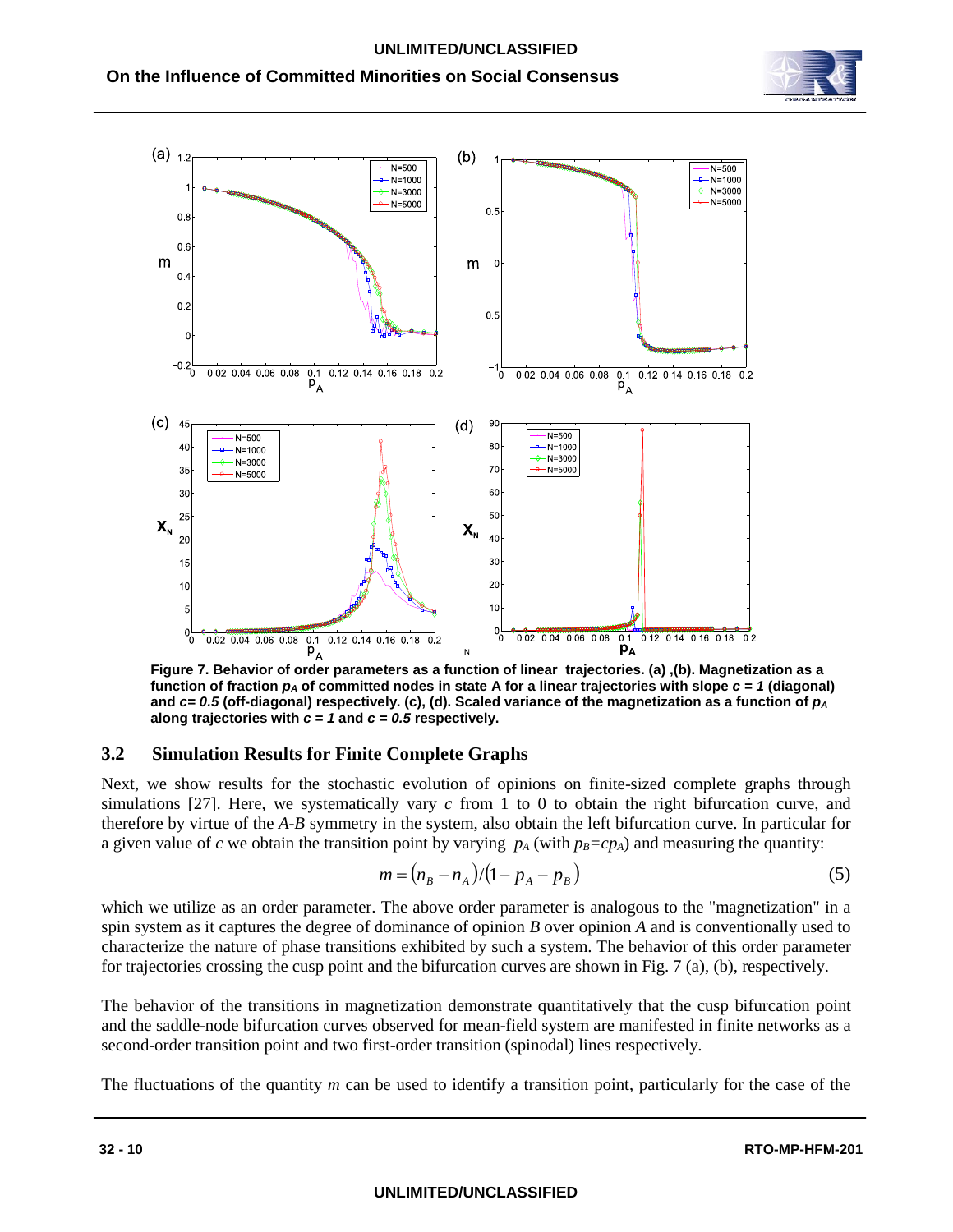

second-order transition. In particular, in formal analogy with methods employed in the study of equilibrium spin systems, the scaled variance:

$$
X_N = N \langle (|m| - \langle |m| \rangle)^2 \rangle \tag{6}
$$

serves as an excellent estimate for the second-order transition point  $p_c$  for a finite network. As shown in Fig. 7 (c),  $X_N$  peaks at a particular value of  $p_A$ , with the size of the peak growing with N (and expected to diverge as *N*→∞). In the case of the spinodal transition, one studies fluctuations of *m* ( $X_N = N < (m - < m >)^2$ ) restricted to the metastable state [30] [31] until the spinodal point at which the metastable state disappears, and fluctuations of *m* in the unique stable state beyond the spinodal point (Fig. 7 (d)).

Figure 8 shows the bifurcation (spinodal) lines obtained via simulations of finite complete graphs, and demonstrating that its agreement with the mean-field curves improves as *N* grows.

In the region within the beak, the switching time between the co-existing steady-states represents the longest time-scale of relevance in the system. The switching time is defined as the time the system takes to escape to a distinct co-existing steady-state, after having been trapped in one of the steady-states. In stochastic systems exhibiting multistability or metastability, it is well known that switching times increase exponentially with *N* for large *N* (the weak-noise limit) [28] [32] [33] [34]. Furthermore, the exponential growth rate of the switching time in such cases can be determined using the *eikonal* approximation [28] [35]. The basic idea in the approximation involves (i) assuming an *eikonal* form for the probability of occupying a state far from the steady-state and (ii) smoothness of transition probabilities in the master equation of the system. This allows the interpretation of fluctuational trajectories as paths conforming to an auxiliary Hamilton-Jacobi system. This in turn enables us to calculate the probability of escape allowing an *optimal fluctuational path* that takes the system from the vicinity of the steady-state to the vicinity of the saddle point of the deterministic system. The switching time is simply the inverse of the probability of escape along this optimal fluctuational path. For the sake of brevity we skip the details of this procedure here. Using this approach we find that for the symmetric case,  $p_A = p_B = p \langle p_c$ , the exponential growth rate of the switching time  $s \sim (p_c - p)^v$  with  $v \approx 1.3$  (Fig. 9). Thus, along the portion of the diagonal within the beak:





**Figure 8. Bifurcation curves using the mean-field equations (solid line) and simulations (symbols). The network sizes used are** *N=***500 (dots), 1000 (squares), 3000 (diamonds) and 5000 (circles).** 

**Figure 9. Scaling of the exponential rate constant**  in  $T_c \sim \exp(sM)$  as a function of distance from the **critical point** *pc* **along the diagonal trajectory.**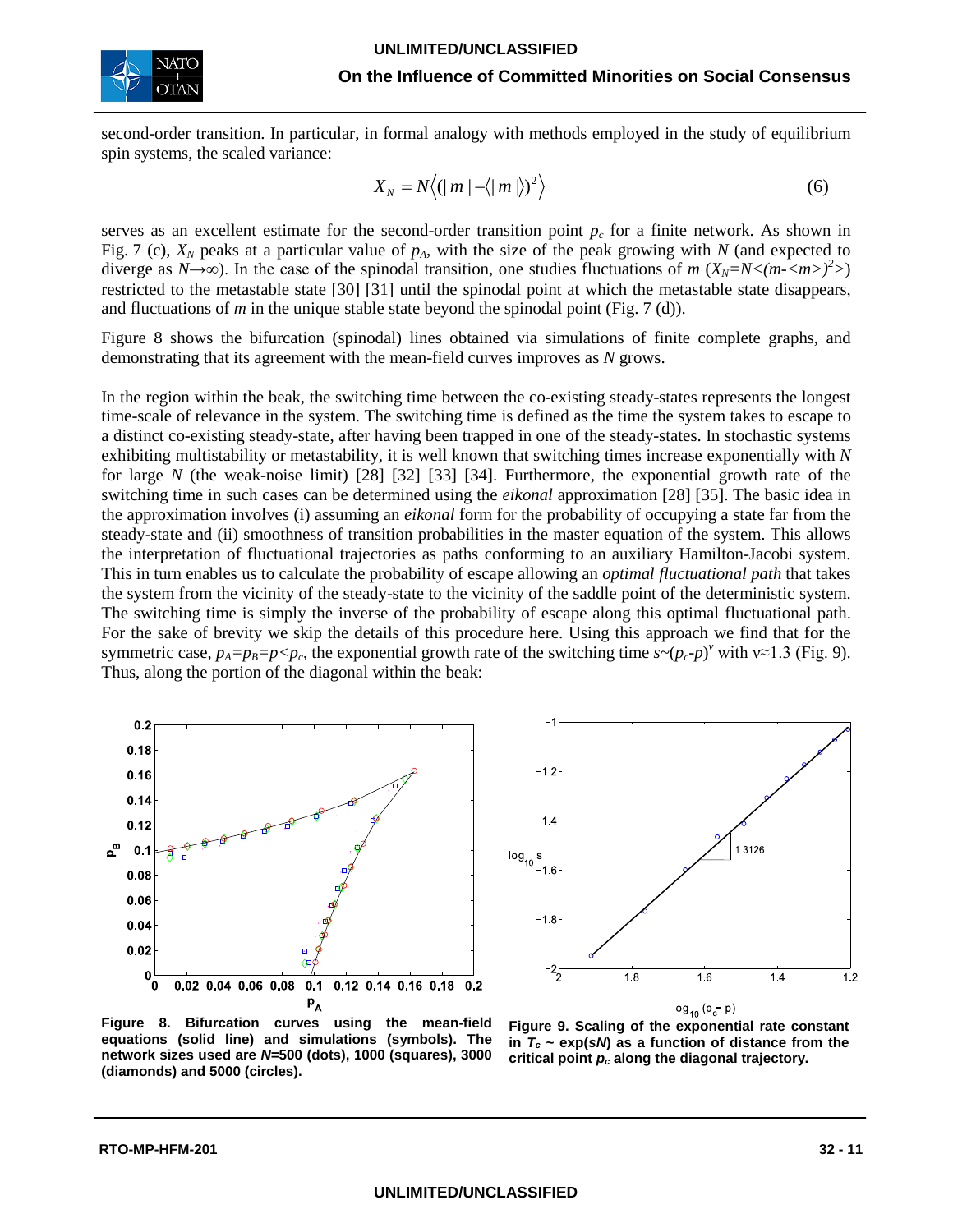

$$
T_{\text{switching}} \sim \exp[(p_c - p)^v N] \tag{7}
$$

Outside the beak, the time to get arbitrarily close to the sole steady-state value grows logarithmically with *N* (not shown).

The results presented in Sec. 3 show that there exists a transition in the time needed by a committed minority to influence the entire population to adopt its opinion, even in the presence of a committed opposition (i.e. in the case where both  $p_A$ ,  $p_B>0$ ), as long as  $p_A$ ,  $p_B< p_c$  (the case  $p_A>0$ ,  $p_B=0$  was considered in Sec 2.). For example, assume that initially all the uncommitted nodes adopt opinion *B*, and that  $p_A = p_B \leq p_c$ . Then, the steady-state that the system reaches in ln*N* time is the one in which the majority of nodes hold opinion *B*. Despite the fact that there exist committed agents in state *A* continuously proselytizing their state, it takes an exponentially long time before a large (spontaneous) fluctuation switches the system to the *A*-dominant steady-state. For identical initial conditions, the picture is qualitatively the same if we increase  $p_A$  keeping  $p_B$ fixed, as long as  $(p_A, p_B)$  lies within the beak. However, when  $(p_A, p_B)$  lies on the bifurcation curve or beyond, the *B*-dominant steady-state vanishes, and with the same initial conditions - where *B* is the initial majority - it takes the system only ln*N* time to reach the *A*-dominant state (the only existing steady-state). Thus, for every value of an existing committed fraction  $p_B (\langle p_c \rangle)$  of *B* nodes, there exists a corresponding critical fraction of *A* nodes beyond which it is guaranteed that the system will reach an *A* dominant state in ln*N* time, irrespective of the initial conditions. However, for any trajectory in parameter space in a region where either  $p_A$  or  $p_B$  is (or both are) greater than  $p_c$ , no abrupt changes in dominance or consensus times are observed. Instead, the dominance of *A* or *B* at the single fixed point smoothly varies as the associated committed fractions are varied. Moreover, the system always reaches this single fixed point in ln*N* time.

In conclusion, we have demonstrated how opinions within a social network evolve in when groups of committed nodes that are immune to influence exist within the network. Our results may be applicable to a wide variety of situations including social revolutions, debates on global warming, and the competition between different industrial standards.

Acknowledgments. This work was supported in part by the Army Research Laboratory under Cooperative Agreement Number W911NF-09-2-0053, by the Army Research Office Grant No. W911NF-09- 1-0254, and by the Office of Naval Research Grant No. N00014-09-1-0607. The views and conclusions contained in this document are those of the authors and should not be interpreted as representing the official policies, either expressed or implied, of the Army Research Laboratory or the U.S. Government.

## **4.0 REFERENCES**

- [1] Harary, F. (1959). *A criterion for unanimity* in French's theory of social power.
- [2] Friedkin, N. E. & Johnson, E. C. (1990). *Social influence and opinions*. Journal of Mathematical Sociology 15, 193.
- [3] Schelling, T. C. (1978). *Micromotives and macrobehavior*. W. W. Norton.
- [4] Castellano, C., Fortunato, S., & Loreto, V. (2009). *Statistical physics of social dynamics*. Rev. Mod. Phys. 81, 591.
- [5] Kempe, D., Kleinberg, J., & Tardos, E. (2003). *Maximizing the spread of influence through a social network*. Proc. of 9th ACM SIGKDD international conference on Knowledge discovery and data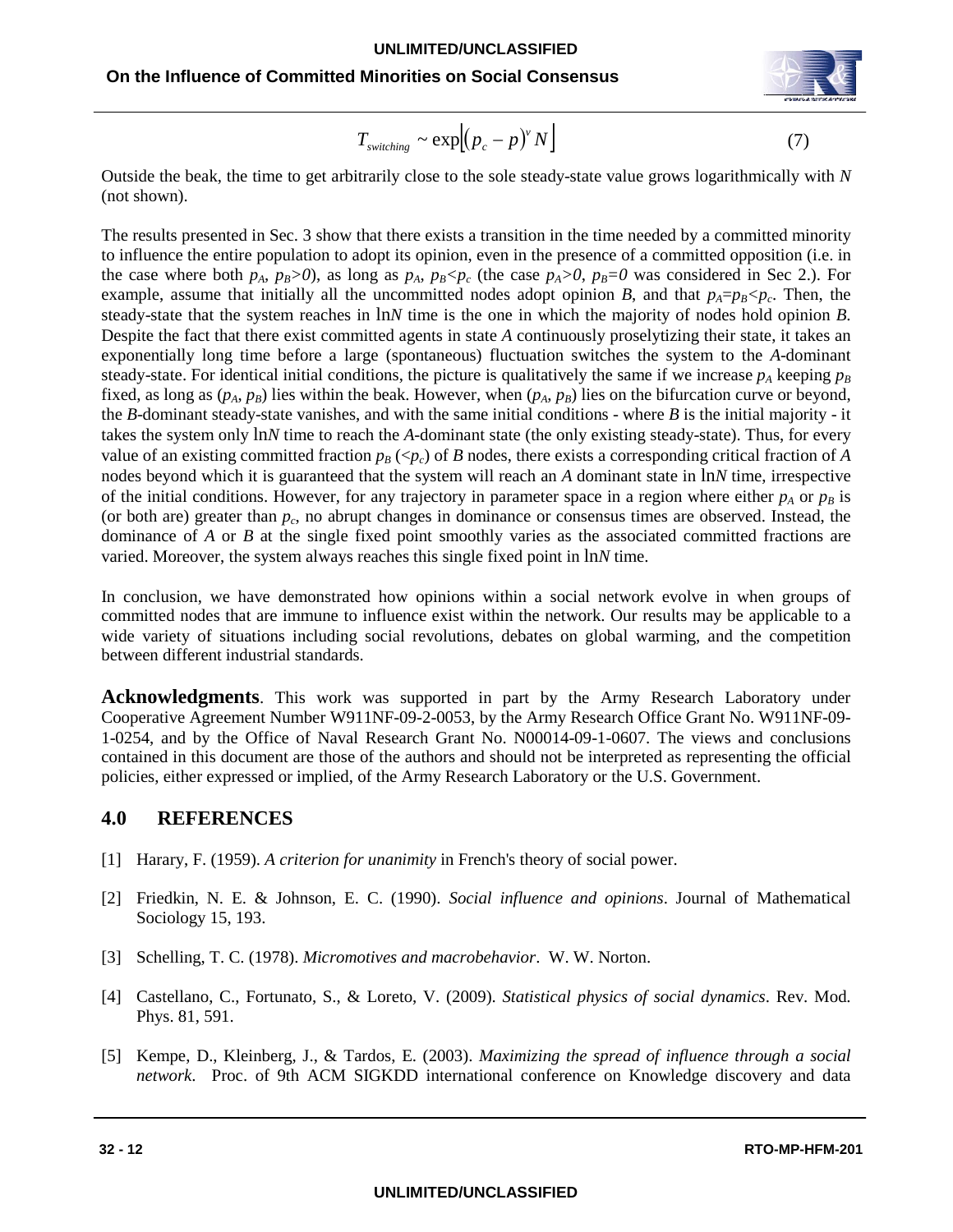

mining, 137.

- [6] Galam, S. (2008). *SOCIOPHYSICS: A review of Galam models*. Internat. J. Modern Phys. C 19, 409.
- [7] Granovetter, M. (1978). *Threshold models of diffusion and collective behavior*. Am. J. Sociol. 83, 1420.
- [8] Bass, F. M. (1969). *A new product growth for model consumer durables*. Management Science 15, 215.
- [9] Baronchelli, A., Dall'Asta, L., Barrat, A., & Loreto, V. (2007). *Nonequilibrium phase transition in negotiation dynamics*. Phys. Rev. E 76, 051102.
- [10] Castelló, X., Baronchelli, A., & Loreto, V. (2009). *Consensus and ordering in language dynamics*. Eur. Phys. J. B 71, 557.
- [11] Steels, L. (1995). *A self-organizing spatial vocabulary*. Artificial Life 2, 319.
- [12] Baronchelli, A., Felici, M., Caglioti, E., Loreto, V., & Steels, L. (2006). *Sharp transition towards shared vocabularies in multi-agent systems*. J. Stat. Mech.:Theory Exp. P06014, 0509075.
- [13] Dall'Asta, L. & Baronchelli, A. (2006). *Microscopic activity patterns in the naming game*. J. Phys. A: Math. Gen 39, 14851.
- [14] Lu, Q., Korniss, G., & Szymanski, B. K. (2008). *Naming games in two-dimensional and small-worldconnected random geometric networks*. Phys. Rev. E 77, 016111.
- [15] Uzzi, B., Soderstrom, S., & Diermeier, D. (2011). *Buzz and the contagion of cultural products: The case of Hollywood movies*.
- [16] Christakis, N. A. & Fowler, J. H. (2007). *The spread of obesity in a large social network over 32 years*. New Engl. J. Med. 357, 370.
- [17] Kearns, M., Judd, S., Tan, J., & Wortman, J. (2009). *Behavioral experiments on biased voting in networks*. Proc. Natl. Acad. Sci. U. S. A 106, 1347.
- [18] Watts, D. J. & Dodds, P. S. (2007). *Influentials, networks, and public opinion formation*. J. Cons. Res. 34, 441-458.
- [19] Galam, S. & Jacobs, F. (2007). *The role of inflexible minorities in the breaking of democratic opinion dynamics*. Physica A 381, 366 - 376.
- [20] Lu, Q., Korniss, G. & Szymanski, B. K. (2009). *The Naming Game in social networks: community formation and consensus engineering*. J. Econ. Interact. Coord. 4, 221.
- [21] Biswas, S. & Sen, P. (2009). *Model of binary opinion dynamics: Coarsening and effect of disorder*. Phys. Rev. E 80, 027101.
- [22] Mobilia, M., Petersen, A., & Redner, S. (2007). *On the role of zealotry in the voter model*. J. Stat. Mech.:Theory Exp. 2007, P08029.